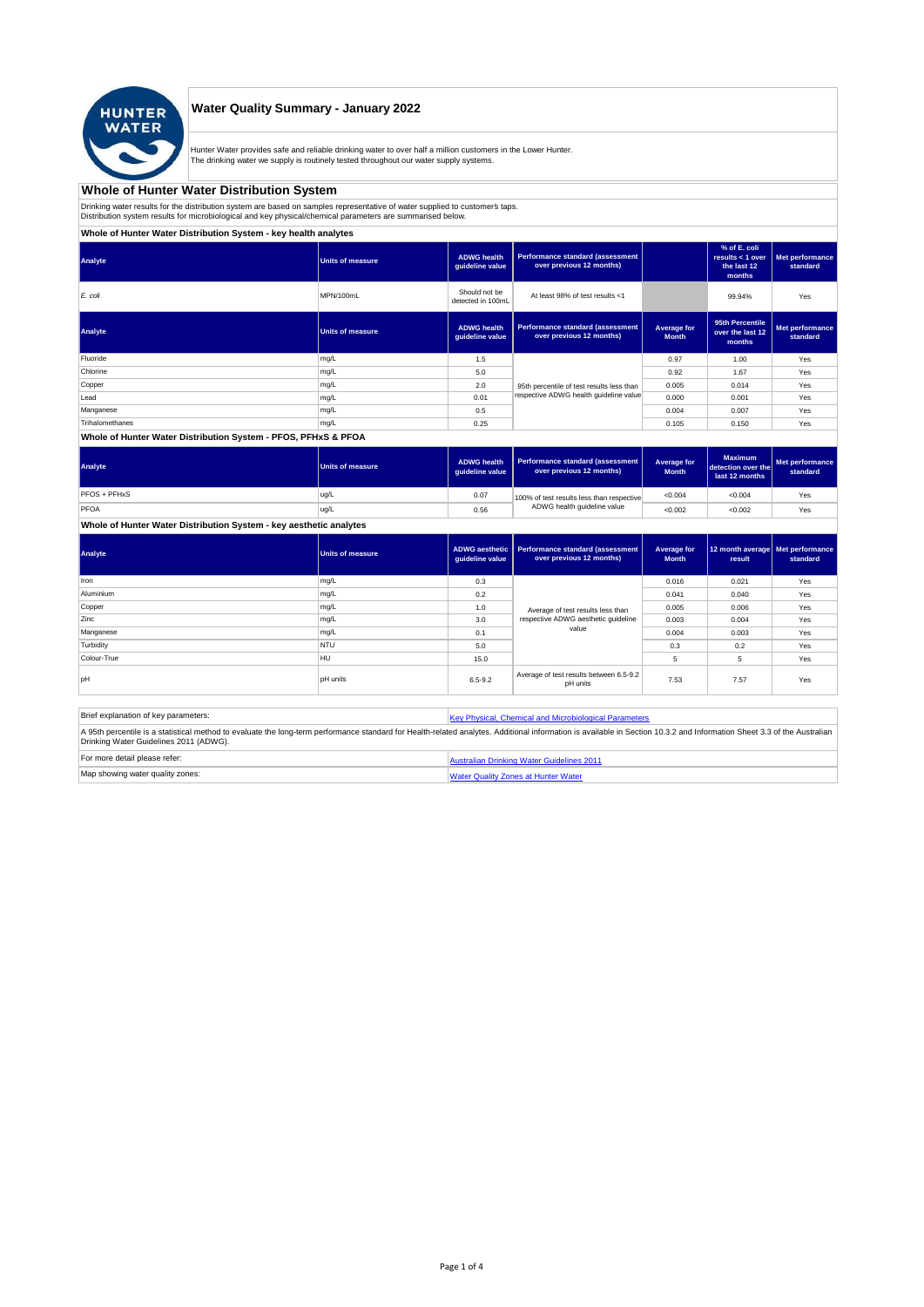# **Water Quality Zones**

| Anna Bay and Nelson Bay Zone - key health analytes |                  |                                       |                                                                     |                             |                                                           |                             |
|----------------------------------------------------|------------------|---------------------------------------|---------------------------------------------------------------------|-----------------------------|-----------------------------------------------------------|-----------------------------|
| Analyte                                            | Units of measure | <b>ADWG health</b><br>guideline value | <b>Performance standard (assessment</b><br>over previous 12 months) |                             | % of E. coli<br>results < 1 over<br>the last 12<br>months | Met performance<br>standard |
| E. coli                                            | MPN/100mL        | Should not be<br>detected in 100mL    | At least 98% of test results <1                                     |                             | 100.00%                                                   | Yes                         |
| Analyte                                            | Units of measure | <b>ADWG health</b><br>guideline value | Performance standard (assessment<br>over previous 12 months)        | Average for<br><b>Month</b> | 95th Percentile<br>over the last 12<br>months             | Met performance<br>standard |
| Fluoride                                           | mg/L             | 1.5                                   |                                                                     | 0.96                        | 1.00                                                      | Yes                         |
| Chlorine                                           | mg/L             | 5.0                                   |                                                                     | 0.99                        | 2.13                                                      | Yes                         |
| Copper                                             | mg/L             | 2.0                                   | 95th percentile of test results less than                           | 0.006                       | 0.012                                                     | Yes                         |
| Lead                                               | mg/L             | 0.01                                  | respective ADWG health quideline value                              | 0.000                       | 0.000                                                     | Yes                         |
| Manganese                                          | mg/L             | 0.5                                   |                                                                     | 0.002                       | 0.004                                                     | Yes                         |
| Trihalomethanes                                    | mg/L             | 0.25                                  |                                                                     | 0.056                       | 0.104                                                     | Yes                         |

**Anna Bay and Nelson Bay Zone - PFOS, PFHxS & PFOA**

| Analyte      | Units of measure | <b>ADWG health</b><br>quideline value | Performance standard (assessment<br>over previous 12 months) | <b>Average for</b><br><b>Month</b> | <b>Maximum</b><br>detection over the<br>last 12 months | Met performance<br>standard |
|--------------|------------------|---------------------------------------|--------------------------------------------------------------|------------------------------------|--------------------------------------------------------|-----------------------------|
| PFOS + PFHxS | ug/L             | 0.07                                  | 100% of test results less than respective                    | < 0.004                            | < 0.004                                                | Yes                         |
| PFOA         | ug/L             | 0.56                                  | ADWG health guideline value                                  | < 0.002                            | < 0.002                                                | Yes                         |

**Anna Bay and Nelson Bay Zone - key aesthetic analytes**

| Analyte     | Units of measure | ADWG aesthetic  <br>guideline value | Performance standard (assessment<br>over previous 12 months) | Average for<br><b>Month</b> | 12 month average   Met performance<br>result | standard |
|-------------|------------------|-------------------------------------|--------------------------------------------------------------|-----------------------------|----------------------------------------------|----------|
| Iron        | mg/L             | 0.3                                 |                                                              | 0.016                       | 0.022                                        | Yes      |
| Aluminium   | mg/L             | 0.2                                 |                                                              | 0.039                       | 0.038                                        | Yes      |
| Copper      | mg/L             | 1.0                                 | Average of test results less than                            | 0.006                       | 0.007                                        | Yes      |
| Zinc        | mg/L             | 3.0                                 | respective ADWG aesthetic quideline                          | 0.005                       | 0.004                                        | Yes      |
| Manganese   | mg/L             | 0.1                                 | value                                                        | 0.002                       | 0.002                                        | Yes      |
| Turbidity   | <b>NTU</b>       | 5.0                                 |                                                              | 0.2                         | 0.2                                          | Yes      |
| Colour-True | HU               | 15.0                                |                                                              |                             | 5                                            | Yes      |
| pH          | <b>pH</b> units  | $6.5 - 9.2$                         | Average of test results between 6.5-9.2<br>pH units          | 7.40                        | 7.46                                         | Yes      |

**Chichester Zone - key health analytes**

| Analyte         | <b>Units of measure</b> | <b>ADWG health</b><br>guideline value | Performance standard (assessment<br>over previous 12 months) |                             | % of E. coli<br>results $<$ 1 over<br>the last 12<br>months | Met performance<br>standard |
|-----------------|-------------------------|---------------------------------------|--------------------------------------------------------------|-----------------------------|-------------------------------------------------------------|-----------------------------|
| E. coli         | MPN/100mL               | Should not be<br>detected in 100mL    | At least 98% of test results <1                              |                             | 100.00%                                                     | Yes                         |
| Analyte         | <b>Units of measure</b> | <b>ADWG health</b><br>guideline value | Performance standard (assessment<br>over previous 12 months) | Average for<br><b>Month</b> | 95th Percentile<br>over the last 12<br>months               | Met performance<br>standard |
| Fluoride        | mg/L                    | 1.5                                   |                                                              | 1.00                        | 1.00                                                        | Yes                         |
| Chlorine        | mg/L                    | 5.0                                   |                                                              | 0.86                        | 1.50                                                        | Yes                         |
| Copper          | mg/L                    | 2.0                                   | 95th percentile of test results less than                    | 0.006                       | 0.010                                                       | Yes                         |
| Lead            | mg/L                    | 0.01                                  | respective ADWG health quideline value                       | 0.000                       | 0.001                                                       | Yes                         |
| Manganese       | mg/L                    | 0.5                                   |                                                              | 0.004                       | 0.007                                                       | Yes                         |
| Trihalomethanes | mg/L                    | 0.25                                  |                                                              | 0.090                       | 0.095                                                       | Yes                         |

**Chichester Zone - PFOS, PFHxS & PFOA**

| Analyte                                  | Units of measure | <b>ADWG health</b><br>auideline value | Performance standard (assessment<br>over previous 12 months) | Average for<br><b>Month</b> | <b>Maximum</b><br>detection over the<br>last 12 months | Met performance<br>standard |
|------------------------------------------|------------------|---------------------------------------|--------------------------------------------------------------|-----------------------------|--------------------------------------------------------|-----------------------------|
| <b>PFOS + PFHxS</b>                      | ug/L             | 0.07                                  | 100% of test results less than respective                    | < 0.004                     | < 0.004                                                | Yes                         |
| PFOA                                     | ug/L             | 0.56                                  | ADWG health guideline value                                  | < 0.002                     | < 0.002                                                | Yes                         |
| Chichester Zone - key aesthetic analytes |                  |                                       |                                                              |                             |                                                        |                             |

| Analyte     | <b>Units of measure</b> | ADWG aesthetic<br>guideline value | Performance standard (assessment<br>over previous 12 months) | Average for<br><b>Month</b> | 12 month average Met performance<br>result | standard |
|-------------|-------------------------|-----------------------------------|--------------------------------------------------------------|-----------------------------|--------------------------------------------|----------|
| Iron        | mg/L                    | 0.3                               |                                                              | 0.014                       | 0.019                                      | Yes      |
| Aluminium   | mg/L                    | 0.2                               |                                                              | 0.042                       | 0.040                                      | Yes      |
| Copper      | mg/L                    | 1.0                               | Average of test results less than                            | 0.006                       | 0.006                                      | Yes      |
| Zinc        | mg/L                    | 3.0                               | respective ADWG aesthetic quideline                          | 0.004                       | 0.002                                      | Yes      |
| Manganese   | mg/L                    | 0.1                               | value                                                        | 0.004                       | 0.003                                      | Yes      |
| Turbidity   | <b>NTU</b>              | 5.0                               |                                                              | 0.3                         | 0.3                                        | Yes      |
| Colour-True | <b>HU</b>               | 15.0                              |                                                              | 5                           | 5                                          | Yes      |
| pH          | <b>pH</b> units         | $6.5 - 9.2$                       | Average of test results between 6.5-9.2<br>pH units          | 7.63                        | 7.67                                       | Yes      |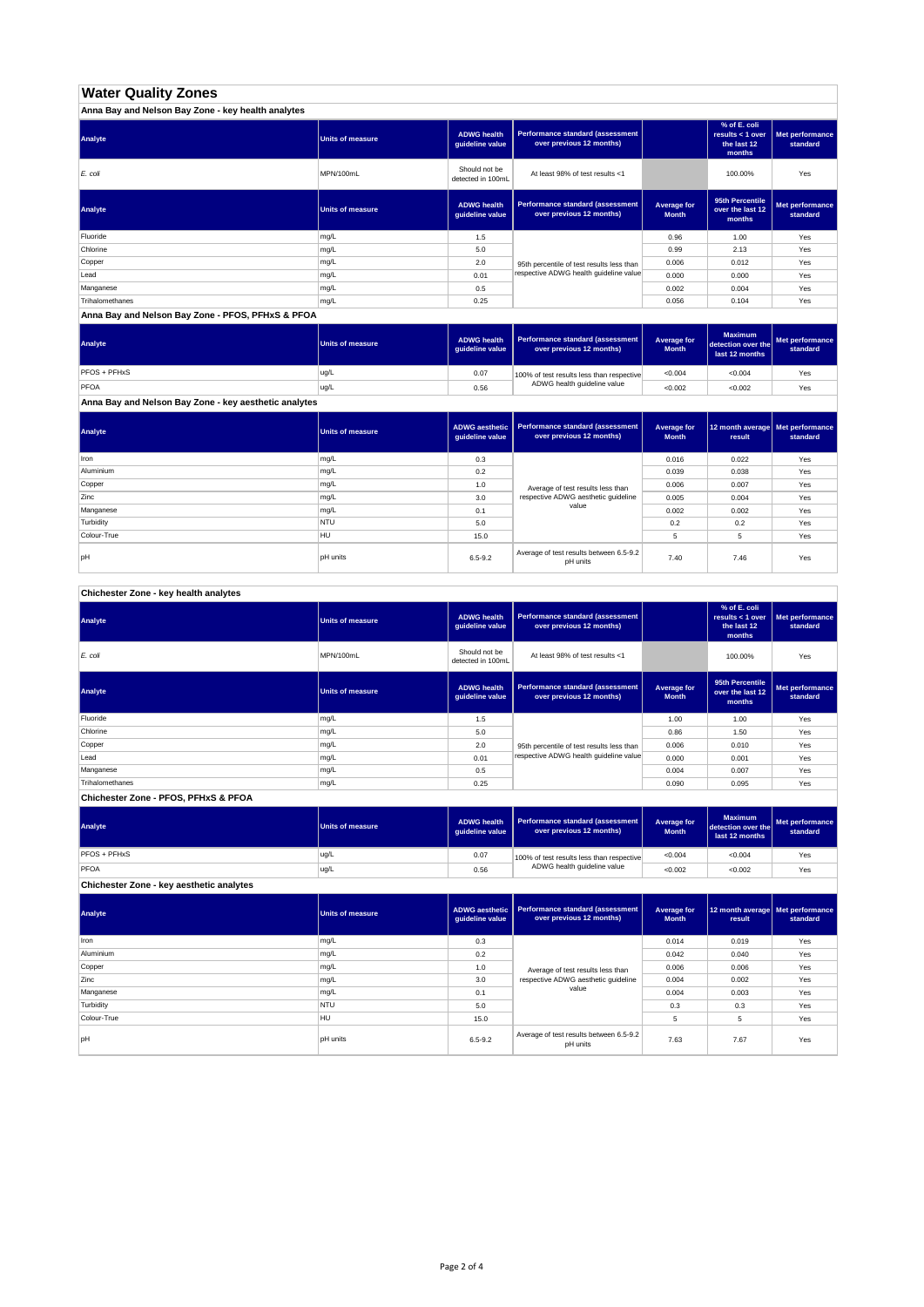| Grahamstown Zone - key health analytes |                         |                                       |                                                              |                             |                                                           |                             |
|----------------------------------------|-------------------------|---------------------------------------|--------------------------------------------------------------|-----------------------------|-----------------------------------------------------------|-----------------------------|
| Analyte                                | <b>Units of measure</b> | <b>ADWG health</b><br>quideline value | Performance standard (assessment<br>over previous 12 months) |                             | % of E. coli<br>results < 1 over<br>the last 12<br>months | Met performance<br>standard |
| E. coli                                | MPN/100mL               | Should not be<br>detected in 100mL    | At least 98% of test results <1                              |                             | 99.90%                                                    | Yes                         |
| Analyte                                | <b>Units of measure</b> | <b>ADWG health</b><br>quideline value | Performance standard (assessment<br>over previous 12 months) | Average for<br><b>Month</b> | 95th Percentile<br>over the last 12<br>months             | Met performance<br>standard |
| Fluoride                               | mg/L                    | 1.5                                   |                                                              | 1.00                        | 1.00                                                      | Yes                         |
| Chlorine                               | mg/L                    | 5.0                                   |                                                              | 0.82                        | 1.38                                                      | Yes                         |
| Copper                                 | mg/L                    | 2.0                                   | 95th percentile of test results less than                    | 0.006                       | 0.012                                                     | Yes                         |
| Lead                                   | mg/L                    | 0.01                                  | respective ADWG health guideline value                       | 0.000                       | 0.001                                                     | Yes                         |
| Manganese                              | mg/L                    | 0.5                                   |                                                              | 0.004                       | 0.006                                                     | Yes                         |
| Trihalomethanes                        | mg/L                    | 0.25                                  |                                                              | 0.118                       | 0.163                                                     | Yes                         |
| Grahamstown Zone - PFOS, PFHxS & PFOA  |                         |                                       |                                                              |                             |                                                           |                             |

**ADWG health guideline value Average for Month Maximum detection over the last 12 months Met performance standard** 0.07 100% of test results less than respective  $\sim 0.004$   $\sim 0.004$  Yes 0.56 <0.002 <0.002 Yes **Grahamstown Zone - key aesthetic analytes** PFOS + PFHxS ug/L PFOA ug/L 100% of test results less than respective ADWG health guideline value **Analyte Performance standard (assessment <b>Performance standard (assessment Performance standard (assessment Performance standard (assessment Performance standard (assessment** 

**ADWG aesthetic guideline value Average for Month 12 month average result Met performance standard** 0.3 0.016 0.021 Yes 0.2 0.051 0.051 Yes 1.0 average of text results less than 0.006 0.005  $\sim$  Yes 3.0 | respective ADWG aesthetic guideline | 0.003 | 0.004 | Yes 0.1 | <sup>carac</sup> | 0.004 | 0.003 | Yes 5.0 0.2 0.3 Yes 15.0 5 5 Yes pH pH units contract the set of test results between 6.5-9.2 7.48 7.51 Yes<br>pH pH units contract results between 5.5-9.2 8.5-9.2 7.48 7.51 Yes pH units Manganese mg/L and the material control of the material control of the material control of the material control of the material control of the material control of the material control of the material control of the materia **Turbidity** NTU Colour-True HULL Aluminium mg/L Copper mg/L Zinc mg/L **Analyte Performance standard (assessment <b>Performance standard (assessment Performance standard (assessment Performance standard (assessment performance standard (assessment**) Iron mg/L Average of test results less than respective ADWG aesthetic guideline value

#### **ADWG health guideline value % of E. coli results < 1 over the last 12 months Met performance standard** Should not be<br>detected in 100ml detected in 100mL 100.00% Yes *E. coli* MPN/100mL At least 98% of test results <1 **ADWG health guideline value Average for Month 95th Percentile over the last 12 months Met performance standard** mg/L 95.0 percentile of test results less than percentile of test respective ADWG health guideline value of the metalline of the metalline value of the metalline value of the metalline value of the metalline value of the m **ADWG health guideline value Average for Month # Maximum detection over the last 12 months Met performance standard** 0.07 100% of test results less than respective  $\sim 0.004$   $\sim 0.004$  Yes 0.56 <0.002 <0.002 Yes **ADWG aesthetic guideline value Average for Month 12 month average result Met performance standard** 5.0 0.2 0.2 Yes Average of test results less than respective ADWG aesthetic guideline pH units 6.5-9.2 Average of test results between 6.5-9.2 8.00 8.00 Yes<br>Average of test results between 6.5-9.2 and 8.00 9.00 Yes **Gresford Zone - key aesthetic analytes Analyte Performance standard (assessment Performance standard (assessment Performance standard (assessment Performance standard (assessment performance standard (assessment**) **Turbidity** NTU value PFOS + PFHxS ug/L PFOA ug/L 100% of test results less than respective ADWG health guideline value **Gresford Zone - PFOS, PFHxS & PFOA Analyte Performance standard (assessment <b>Performance standard (assessment Performance standard (assessment Performance standard (assessment performance standard (assessment Analyte Performance standard (assessment <b>Performance standard (assessment Performance standard (assessment Performance standard (assessment Performance standard (assessment Gresford Zone - key health analytes Analyte Performance standard (assessment Performance standard (assessment Performance standard (assessment Performance standard (assessment performance standard (assessment**